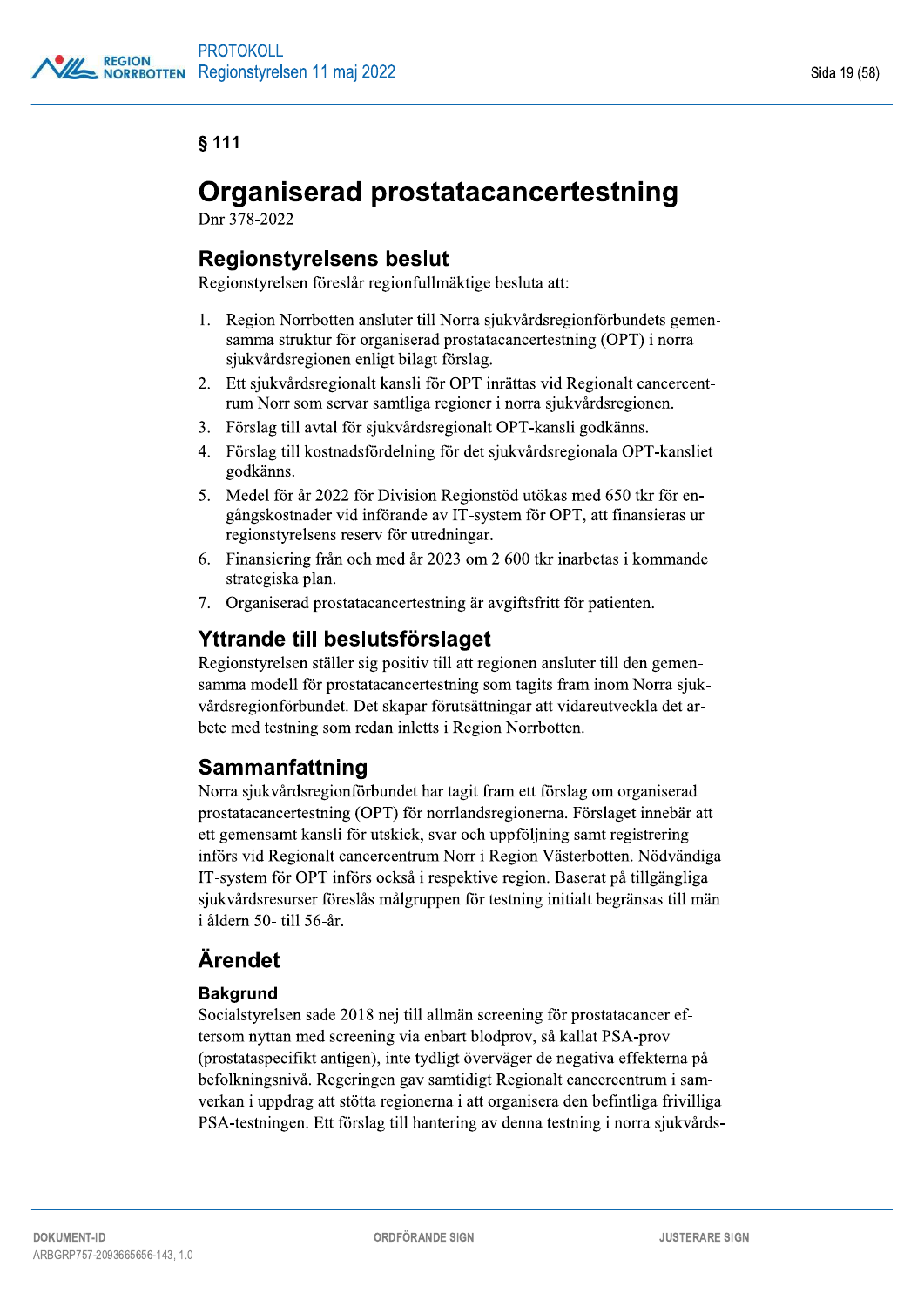regionen har utarbetats på uppdrag av Regionalt cancercentrum Norrs styrgrupp.

Organiserad prostatacancertestning (OPT) innebär enligt Socialstyrelsens definition att män får tydlig information om PSA-prov och dess för- och nackdelar och därefter tar individuella beslut om att testa sig eller inte. Inbjudan och information till män från och med 50 års ålder enligt modell från den nationella gruppen för organiserad prostatacancertestning vid regionala cancercentrum i samverkan, bedrivs i nuläget i Skåne och Västra Götalandsregionen och ett snarlikt koncept används av Region Värmland. I Region Norrbotten har en modell med erbjudande om organiserad prostatacancertestning i samband med hälsosamtal för 50- och 60-åringar nyligen införts och i flera andra regioner bedrivs arbete för att kunna starta organiserad prostatacancertestning inom ett till två år.

Organiserad prostatacancertestning går kortfattat ut på att tidigt kunna upptäcka och behandla prostatacancer genom en strukturerad användning av PSA-test i kombination med efterföljande utredning i form av ytterligare blodprov, magnetresonanstomografi av prostata och/eller biopsi vid fynd av förhöjda PSA-värden. Nyckeln till ett framgångsrikt OPT-program med effekt på folkhälsan är att regelbundet upprepa PSA-test från ca 50 års ålder upp till ca 75 års ålder. Ett enstaka PSA-test minskar inte risken att dö av prostatacancer men ett strukturerat testningsprogram under lång tid gör det.

En förstudie i norra sjukvårdsregionen genomfördes 2018-2019. Rapporten visade att det inte finns resurser att införa organiserad prostatacancertestning i full skala men att en viljeinriktning finns från regionernas sida att på sikt införa testning. Styrgruppen i RCC Norr gav utredaren i uppdrag gå vidare med att ta fram ett detaljerat förslag för hur organiserad prostatacancertestning skulle kunna införas för en mindre grupp av män.

## Förlag om organiserad prostatacancertestning i Norra sjukvårdsregionen

#### Gemensamt OPT-kansli

Förbundsdirektionen i Norra sjukvårdsregionförbundet beslutade den 8 december 2021 att Region Västerbotten genom RCC Norr ska inrätta ett OPTkansli för utskick, svar och uppföljning som kan serva hela sjukvårdsregionen. Huvudmannaskapet för PSA-testning och uppföljning av icke stegrade PSA-värden ligger på så sätt under Region Västerbotten medan huvudmannaskapet för vidare utredning vid stegrat PSA-värde ligger under respektive region. Kansliet sköter också de delar av de regionala uppföljningsregistren för OPT som berör själva PSA-testningen.

#### Målgrupp och effekter

Den viktigaste begränsande faktorn för ett breddinförande av organiserad prostatacancertestning är bristen på personal och läkare inom bild- och funktionsmedicin. Fullt utbyggd testning kan i dagsläget inte genomföras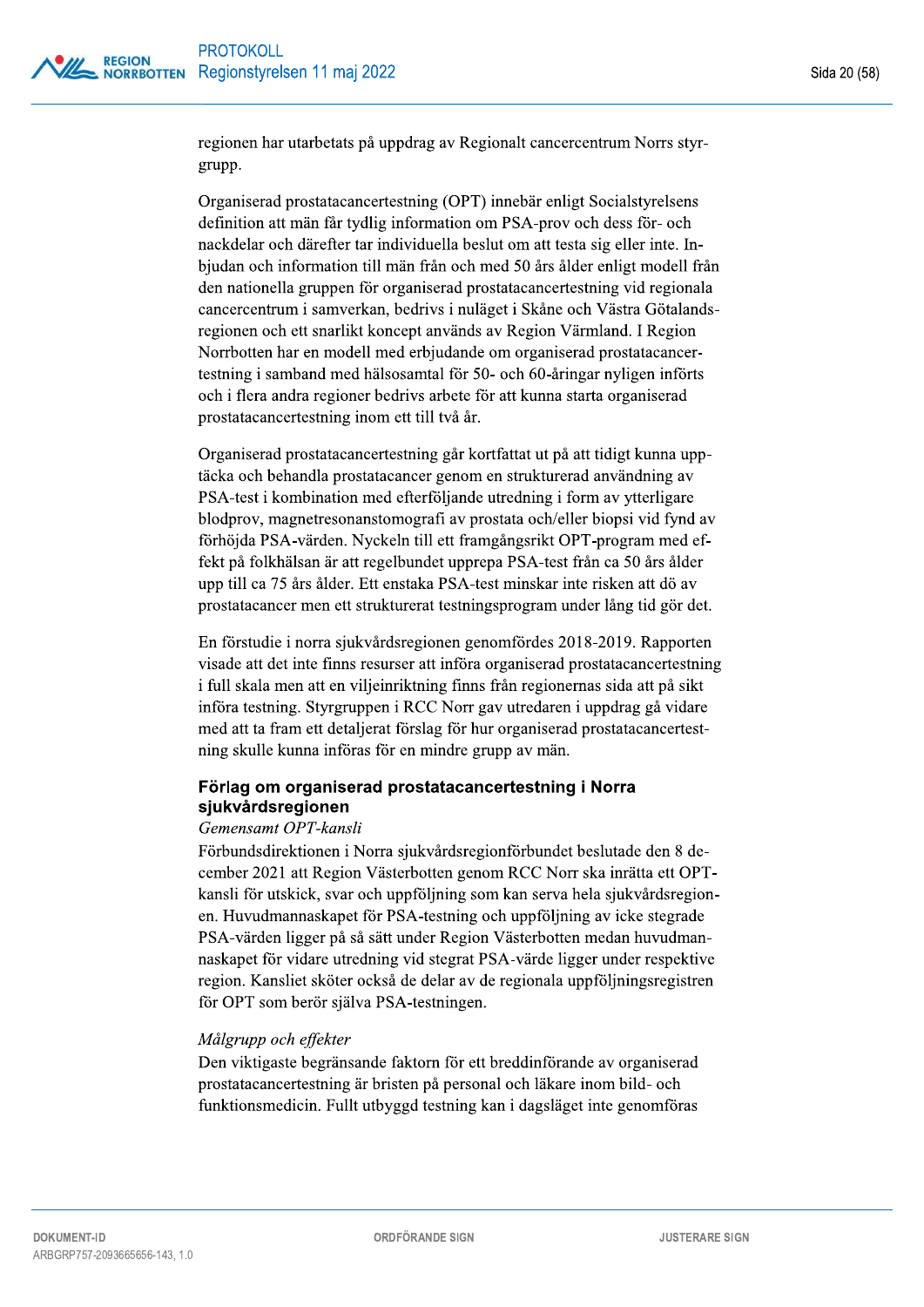utan en resursförstärkning inom bild- och funktionsmedicin och urologi. Utredningen föreslår därför att:

- 1. Organiserad prostatacancertestning till att börja med startar med inbjudan av 50- och 56- åriga män i stället för att även bjuda in 62- och 68åriga män.
- 2. Mätning av prostatavolym och PSA-densitet införs som ett sätt att sålla ut vilka av de män som har stegrat PSA som behöver genomgå magnetresonanstomografi av prostata.

Genom dessa åtgärder uppnås en acceptabel balans mellan nytta och resursåtgång vid ett begränsat införande av organiserad prostatacancertestning.

Ett breddinförande av OPT i norra sjukvårdsregionen uppskattas leda till att dödligheten i prostatacancer minskar och att en minskning sker av antalet män som lever med spridd prostatacancer. Effekten av ett fullt utbyggt testningsprogram i norra sjukvårdsregionen beräknas på sikt leda till att minst 37 män per år undviker död i prostatacancer och lever i snitt åtta år längre.

#### IT-system

För att möjliggöra OPT krävs ett system för utskick, svar och uppföljning samt register. Sedan tidigare finns två system som har utvecklats av Region Skåne och Västra Götaland. Dessa system kan införskaffas och driftsättas i norra sjukvårdsregionen med en startsträcka på tre till sex månader. Systeminförandet bör innefatta förberedelser för att göra OPT-systemen kompatibla till det nya journalsystemet FVIS/VISUS som kommer att införas i flera regioner under kommande åren.

#### Information till målgruppen

Erfarenheter från Skåne och Västra Götalandsregionen visar att det är mycket värdefullt med en genomtänkt kommunikationsstrategi gentemot befolkning och vårdinstanser. Innan en region startar OPT, bör det därför finnas en planering för olika kommunikationsinsatser. Kommunikatören vid RCC Norr har drivit arbetet i projektgruppen med att ta fram en kommunikationsplan som kan utgöra en grund för Norrlandsregionerna, när de planerar kommunikationen inom OPT.

#### Ekonomi

OPT kommer på lång sikt att medföra kostnadsbesparingar för vården enligt Socialstyrelsens bedömning. Framför allt gäller det minskade kostnader för bromsande mediciner och palliativ vård vid spridd prostatacancer men även minskade kostnader för icke organiserad testning. Emellertid kan en kostnadsökning väntas under de första 5-10 åren när OPT kommer att bedrivas parallellt med den icke-organiserade PSA-testning som redan pågår. Fler PSA-tester, fler MR-undersökningar och fler behandlingar kommer att behövas jämfört med dagens situation.

Tabell 1 visar förväntad årlig kostnad från och med 2023 samt engångskostnad för inköp och driftsättning av IT-system som påbörjas under 2022.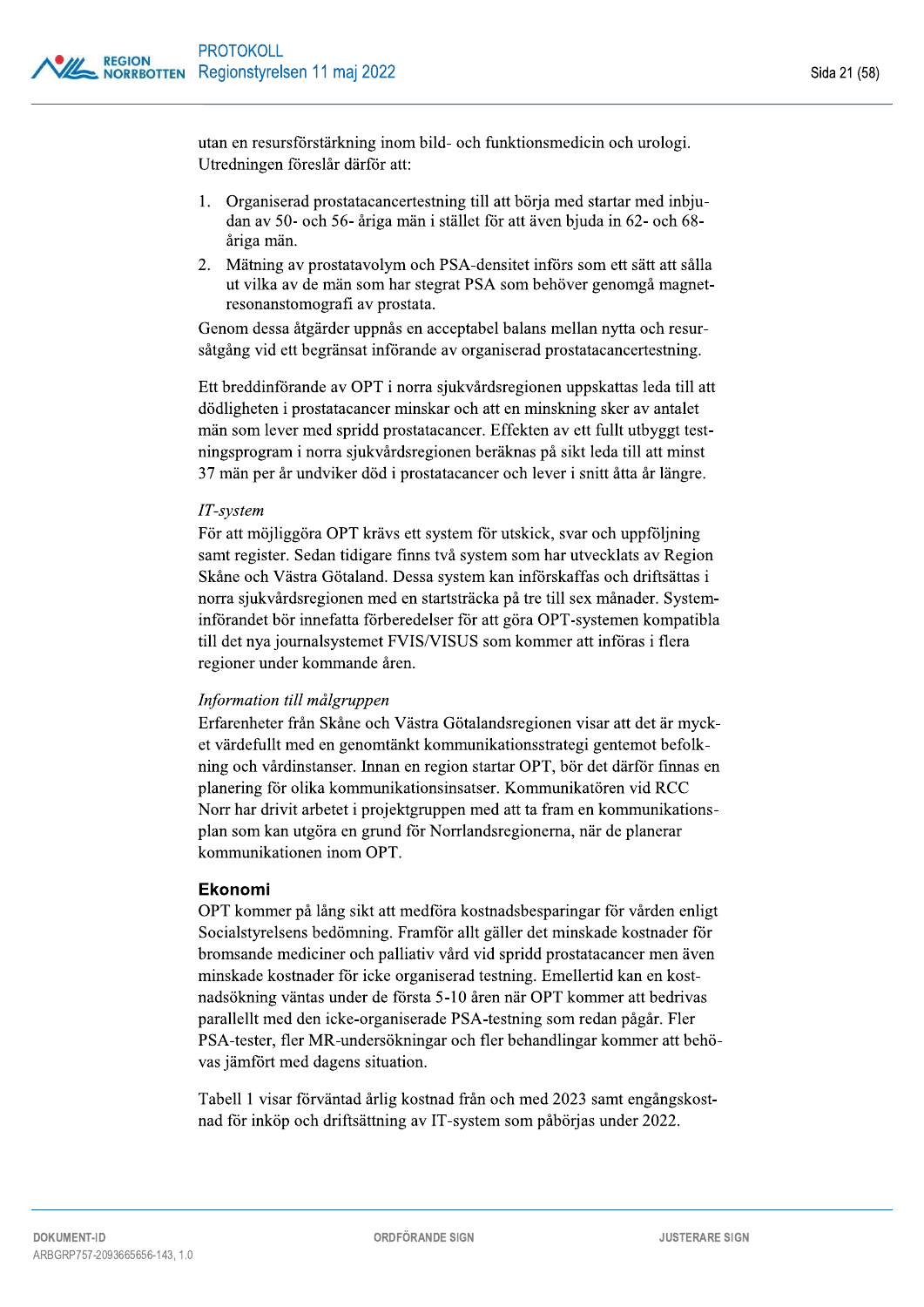#### Tabell 1: Förväntade kostnader per region vid ett införande av OPT för 50- och 56-åringar (kr)

|                                         | Region Jämt-<br>land Härjeda-<br>len | <b>Region Norr-</b><br>botten | <b>Region Väs-</b><br>terbotten | <b>Region Väs-</b><br>ternorrland |
|-----------------------------------------|--------------------------------------|-------------------------------|---------------------------------|-----------------------------------|
| Engångskostnad                          |                                      |                               |                                 |                                   |
| Inköp och driftsättning<br>av IT-system | 626 000*                             | 626 000*                      | 626 000*                        | 626 000*                          |
| Árliga kostnader<br>fr.o.m. 2023        |                                      |                               |                                 |                                   |
| OPT-kansli**                            | 297 986                              | 564 175                       | 620 154                         | 551 686                           |
| Regional IT-support                     | 50 000*                              | 50 000*                       | 50 000*                         | 50 000*                           |
| <b>Regional budget</b>                  |                                      |                               |                                 |                                   |
| Utredning och behand-<br>ling           | 1 176 090                            | 1945297                       | 2 107 059                       | 1909 205                          |
| Delsumma årliga<br>kostnader            | 1524076                              | 2 559 472                     | 2777059                         | 2510891                           |

\* Uppgifterna är preliminära och kan komma att ändras beroende på tidsåtgång. Uppgifterna baseras på IT-miljön i Region Västerbotten. Skillnader kan förekomma som ändrar kalkylen. \*\* Kostnaden för OPT-kansliet fördelas enligt total folkmängd i respektive region.

## Beslutsförslagets påverkan avseende jämställdhet

Beslutet bedöms ha en positiv inverkan på jämställdheten mellan män och kvinnor. Prostatacancer är den vanligast förekommande cancersjukdomen hos män och OPT ger möjlighet för män att testa sig för det. Kvinnor har sedan tidigare möjlighet att testa sig för den vanligast förekommande cancersjukdomen hos kvinnor, bröstcancer, via mammografiundersökning.

## **Bilagor:**

Förutsättningar för organiserad prostatacancertestning (OPT) i norra sjukvårdsregionen – Utredningsrapport RCC norr

Avtal om avtalssamverkan gällande gemensamt samordningskansli (OPTN) för organiserad prostatacancer i norra sjukvårdsregionen

Bilaga 1 till Avtal om avtalssamverkan gällande gemensamt samordningskansli (OPTN) för organiserad prostatacancer i norra sjukvårdsregionen.

#### Protokollsutdrag skickas till:

Hälso- och sjukvårdsdirektör Ekonomidirektör IT/MT-direktör Divisionschef Regionstöd Divisionschef Funktion